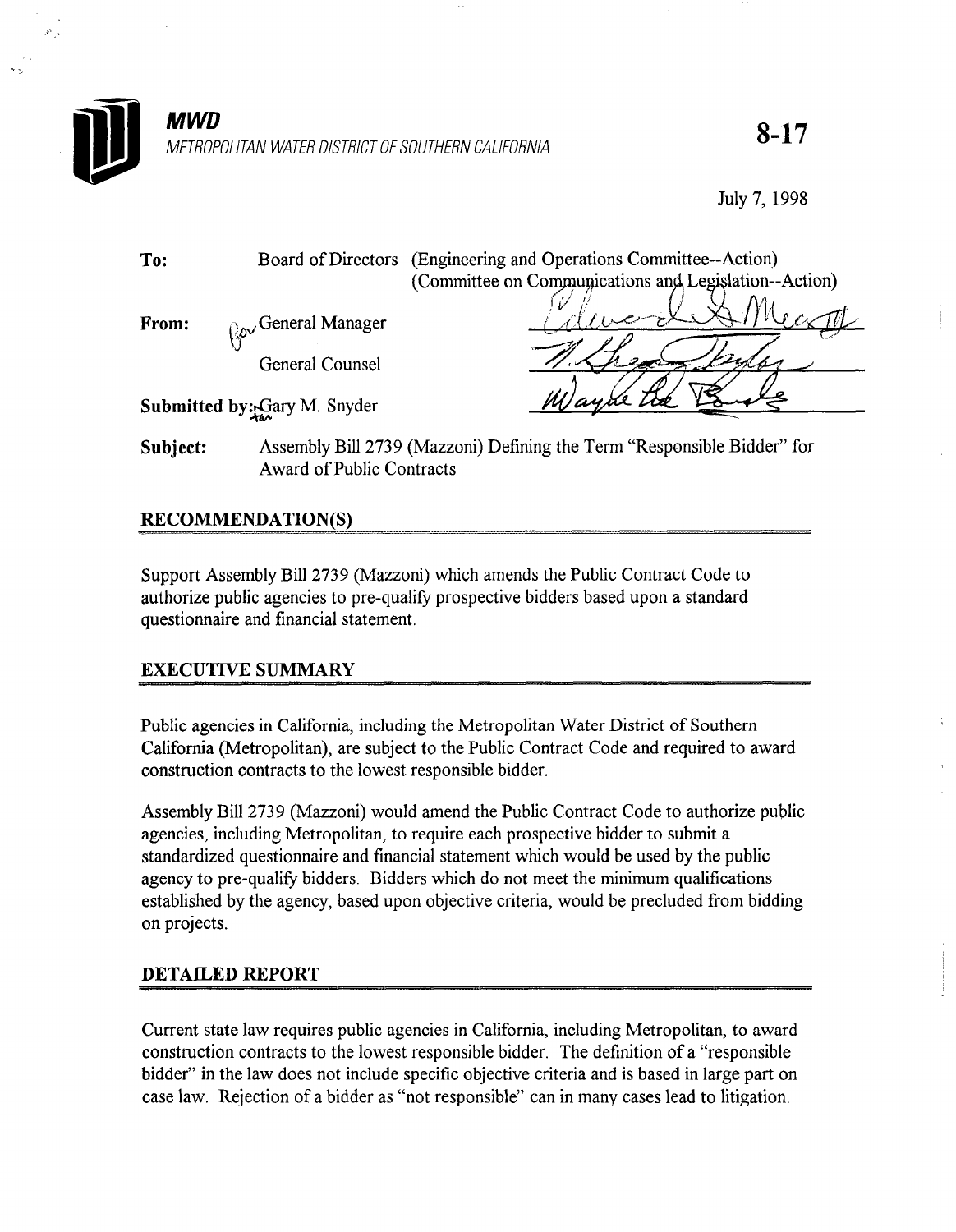Assembly Bill 2739 (Mazzoni) seeks to provide public agencies with more flexibility to establish objective criteria for the determination of responsible bidders. It would amend the Public Contract Code to authorize public agencies to require each prospective bidder to complete and submit to the agency a standardized questionnaire and financial statement, The agency would be required to establish a process for the prequalification of prospective bidders based upon objective criteria and to establish an appeal process for bidders deemed to be not responsible.

The bill defines a responsible bidder as "a bidder who has demonstrated the attributes of trustworthiness, as well as quality, fitness, and capacity to perform satisfactorily the public works contract. "

There is some opposition to the bill from parties who have concerns with the definition of "responsible bidder" contained in the bill, particularly with the word "trustworthiness", and who are concerned that this process may undermine the open bidding laws by limiting the contractors who may bid on projects.

A copy of the bill as amended on June 24,1998 and the Senate and Assembly Committee reports are attached for your review as Attachments 1,2 and 3 respectively.

It is recommended that your Board support AB 2739 on the basis that it provides Metropolitan with the flexibility to establish a process to pre-qualify prospective bidders.

 $\epsilon \propto \omega$ 

MS:ey #11168

Attachments (3)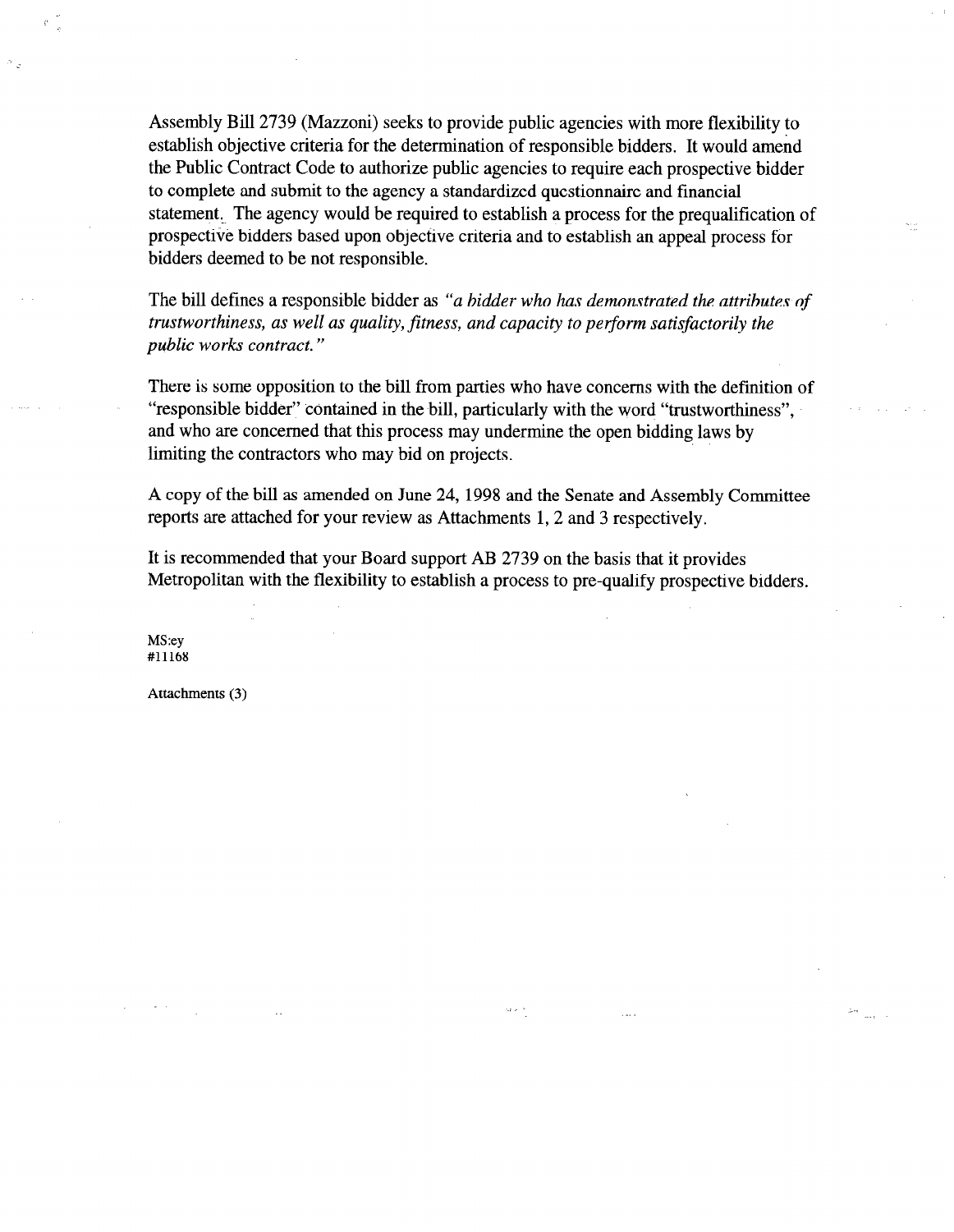7

BILL NUMBER: AB 2739 AMENDED BILL TEXT

Attachment 1 to 8-17 Legal Department July 7, 1998

AMENDED IN SENATE JUNE 24, 1998 AMENDED IN ASSEMBLY APRIL 29, 1998

INTRODUCED BY Assembly Member Mazzoni

FEBRUARY 23, 1998

An act to add Section 1103 to, and to add Chapter 1.1 (commencing with Section 1200) to Part 1 of Division 2 of, the Public Contract Code, relating to public contracts.

#### LEGISLATIVE COUNSEL'S DIGEST

AB 2739, as amended, Mazzoni. Public contracts: responsible bidder.

Existing law defines the terms "public entity" and "public works contract" for the purposes of specified provisions of the Public Contract Code.

This bill would define the term "responsible bidder" for these purposes, and would authorize a public entity to require each prospective bidder for a contract to complete and submit to the entity a standardized questionnaire and financial statement. This bill would require any public entity requiring standard questionnaires and financial statements to adopt and apply a uniform system of rating bidders on the basis of standard questionnaires and financial statements.

Vote: majority. Appropriation: no. Fiscal committee: no. State-mandated local program: nc.

THE PEOPLE OF THE STATE OF CALIFORNIA DO ENACT AS FOLLOWS:

SECTION 1. The Legislature hereby finds and declares that the establishment by public agencies of a uniform system to evaluate the ability, competency, and integrity of bidders on public works projects is in the public interest, will result in the construction of public works projects of the highest quality for the lowest costs, and is in furtherance of the objectives stated in Section 100 of the Public Contract Code.

SEC. 2. Section 1103 is added to the Public Contract Code, to read:

1103. "Responsible bidder," as used in this part, means a bidder who has demonstrated the attributes of trustworthines as well as who has demonstrated the actributes of the satisfactorily the public the public  $\frac{1}{2}$ quality, fitness, and capacity to perform satisfactorily the public works contract. SEC. 3. Chapter 1.1 (commencing with Section 1200) is added to

Part 1. Commencing with Section 1200, to

CHAPTER 1.1. UNIFORM RATING OF BIDDERS

1200. A public entity may adopt and apply a uniform system of rating bidders on the basis of standard questionnaires and financial statements in regard to public works contracts for which a bidder is<br>cualified to bid. 11<del>1100. (al A public entity may require that each prospective may require that each prospective that each prospective</del>

 $b_{1200}$ , (a) A public entity may require that each prospective bidder for a contract, as described under Section 1101, complete and submit to the entity a standardized questionnaire and financial<br>statement in a form specified by the entity, including a complete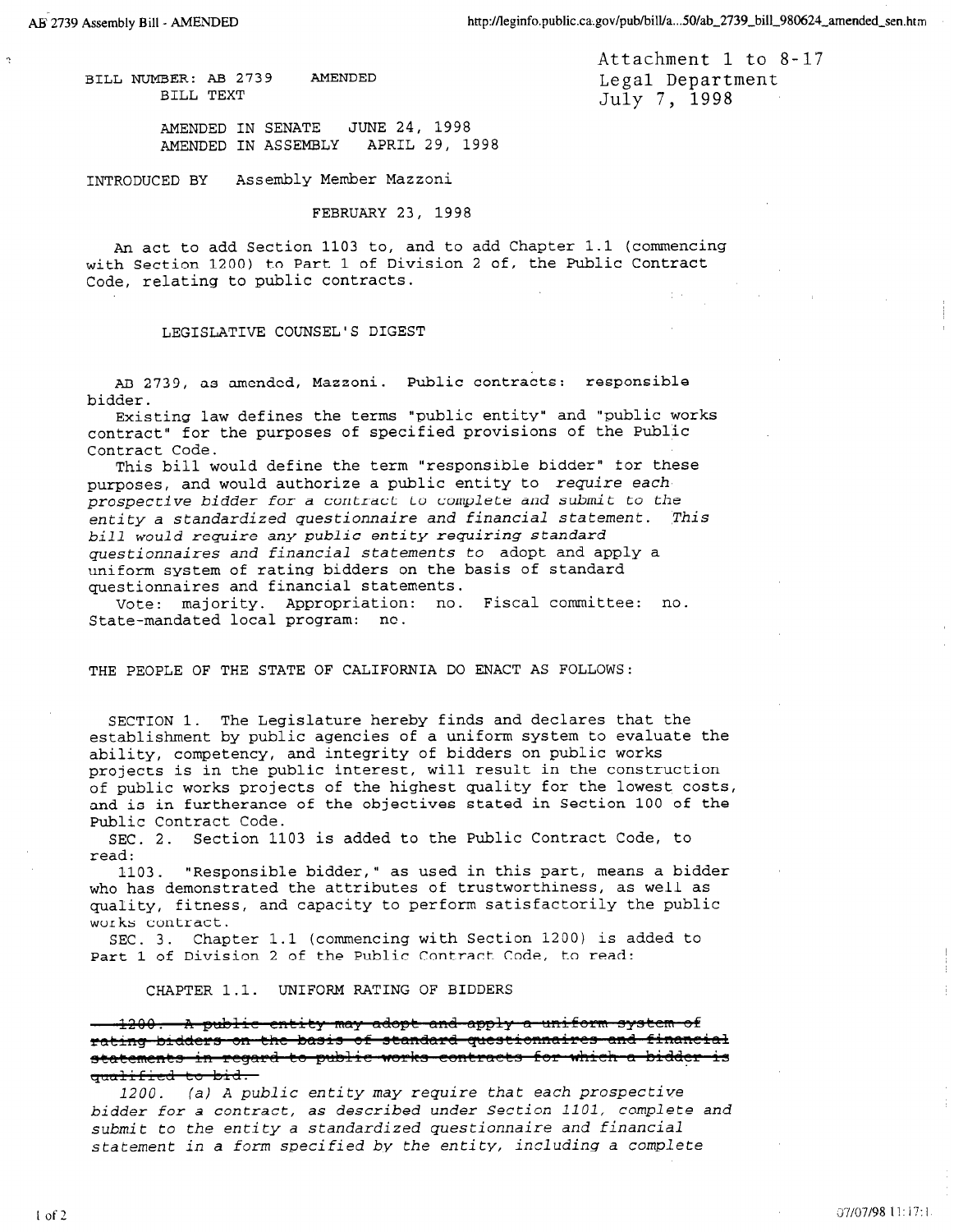statement of the prospective bidder's financial ability and experience in performing public works. The questionnaire and financial statement shall be verified under oath by the bidder in the manner in which civil pleadings in civil actions are verified. The questionnaires and financial statements shall not be public records and shall not be open to public inspection.

(b) Any public entity requiring prospective bidders to complete and submit questionnaires and financial statements, as described in subdivision (a), shall adopt and apply a uniform system of rating bidders on the basis of the completed questionnaires and financial statements, in order to determine both the minimum requirements permitted for qualification to bid, and the size of the contracts upon which each bidder shall be deemed qualified to bid. The uniform system of rating prospective bidders shall be based on objective criteria.

(c) A public entity may establish a process for prequalifying prospective bidders pursuant to this section on a quarterly basis and shall authorize that prequalification to be considered valid for up to one calendar year following the date of initial prequalification.

(d) A public entity may establish an appeal process pursuant to this section whereby prospective bidders may appeal their prequalification rating.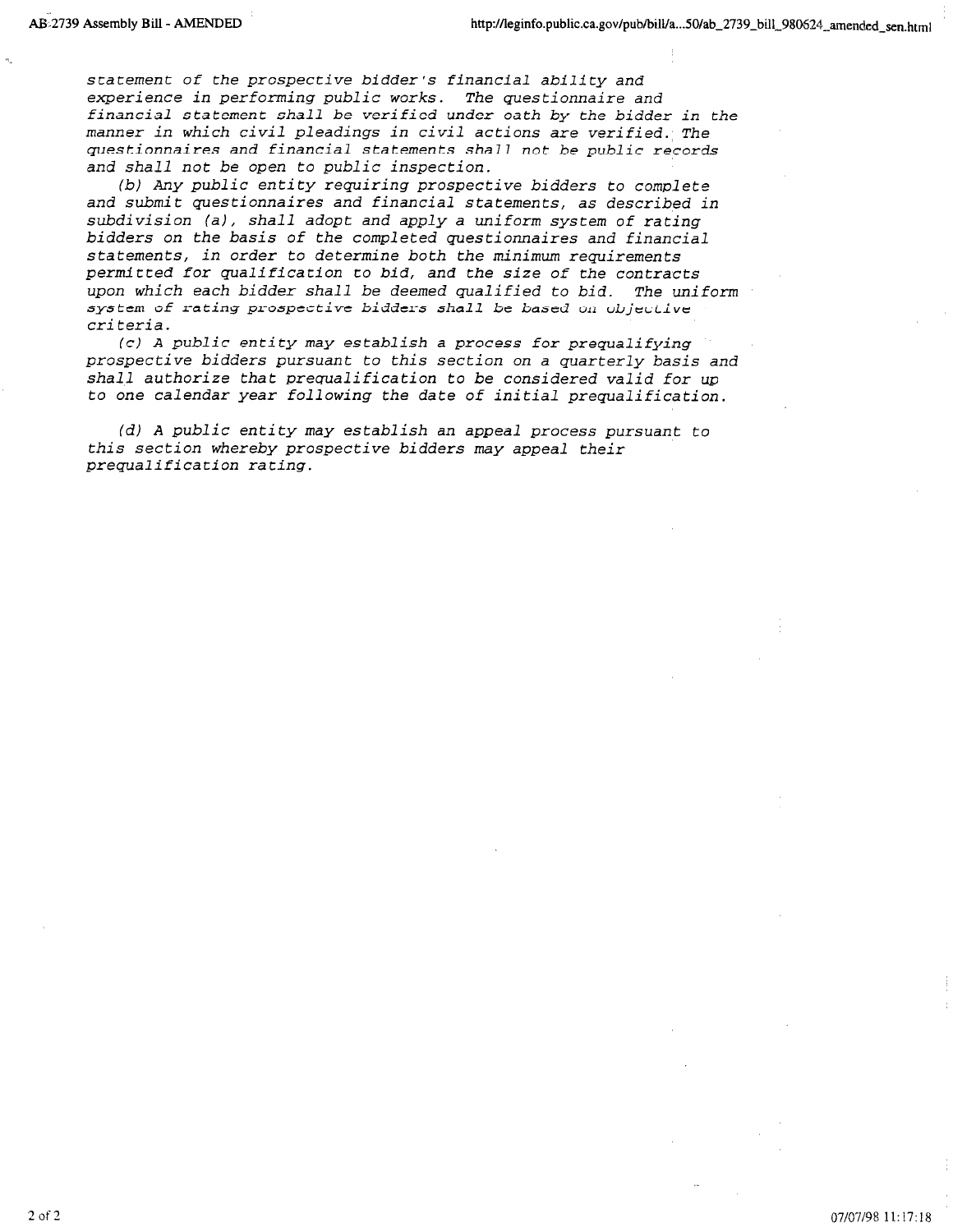Attachment 2 to 8-17 Legal Department July 7, 1998

Bill No: AB

2739

SENATE COMMITTEE ON GOVERNMENTAL ORGANIZATION Senator Ralph C. Dills, Chair 1997-98 Regular Session Staff Analysis

AB 2739 Author: Mazzoni As Amended: June 24, 1998 Hearing Date: June 30, 1998 Consultant: Art Terzakis

### SUBJECT Public Contracts

#### DESCRIPTION

AB 2739 defines the term "responsible bidder" for purposes of the Public Contract Code and adds a new Chapter entitled, "Uniform Rating of Bidders" to the Code. Specifically, this measure:

- 1. Declares that the establishment of a uniform system to evaluate the ability, competency, and integrity of bidders on public works projects is in the public interest, will result in the construction of projects of the highest quality for the lowest costs, and is in furtherance of the objectives of the Public Contract Code.
- 2. Defines "responsible bidder" as a bidder who has demonstrated the attributes of trustworthiness, as well as quality, fitness and capacity to perform satisfactorily the public works contract.
- 3. Authorizes a public entity to require each prospective bidder for a contract to complete and submit to the entity a standardized questionnaire and financial statement.
- 4. Stipulates that any public entity requiring prospective bidders to submit standard questionnaires and financial

statements must adopt and apply a uniform system of statements must auopt and apply a uniform s rating bidders, in order to determine minimum<br>requirements for qualification to bid.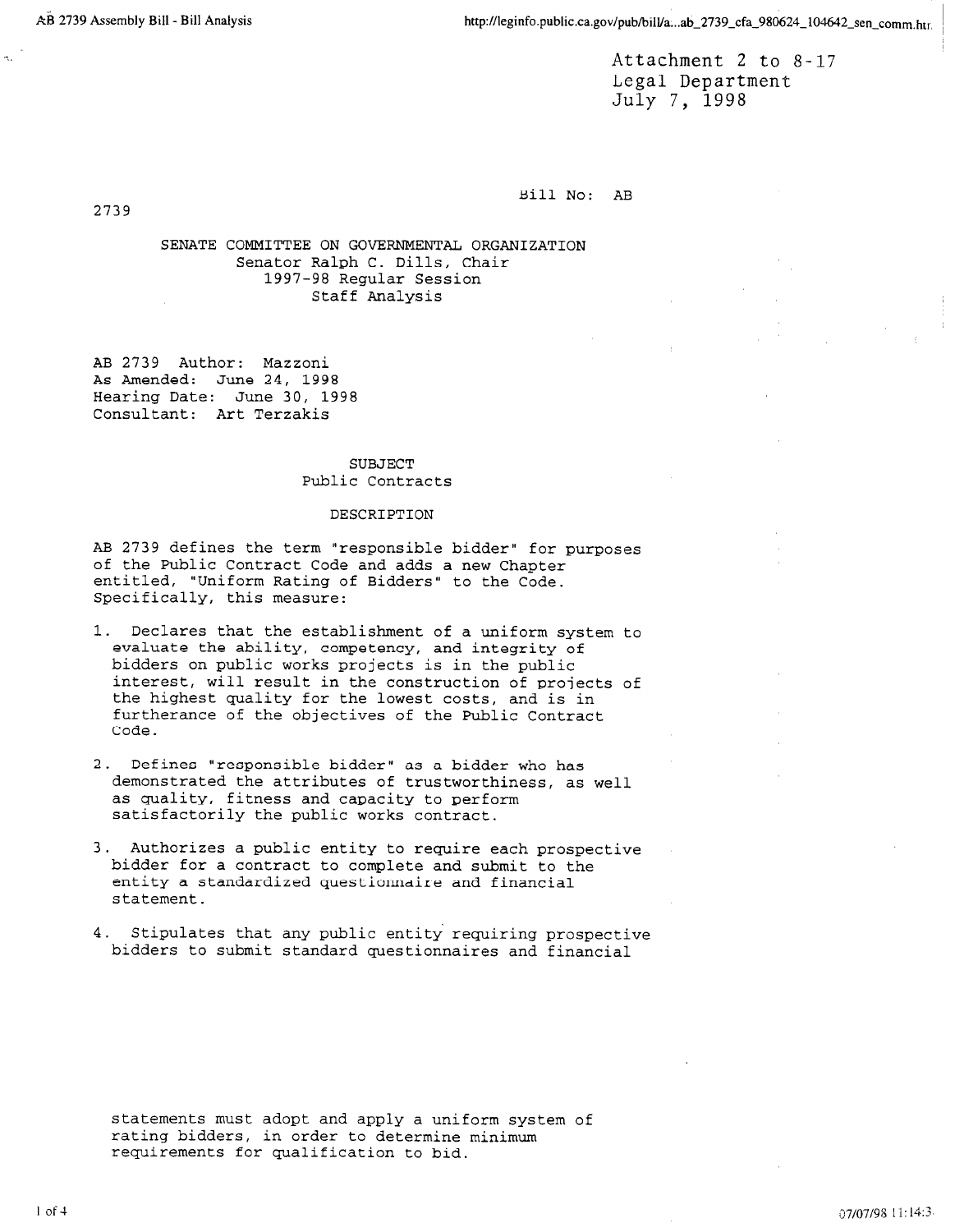5. Authorizes public entities to establish a process for prequalifying prospective bidders and permits entities to also establish an appeals process for prospective bidders to appeal their prequalification rating.

### EXISTING LAW

Existing law declares that the objectives of the Public Contract Code are as follows: (a) to clarify the law with respect to competitive bidding; (b) to ensure full compliance with competitive bidding statutes as a means of protecting the public from misuse of public funds; (c) to provide all qualified bidders with a fair opportunity to enter the bidding process, thereby stimulating competition; and, (d) to eliminate favoritism, fraud, and corruption in the awarding of public contracts.

Generally, state and local agencies are required to let contracts in excess of specified amounts to the "lowest responsible bidder," but the law does not provide a statutory definition of "responsible."

Existing provisions of the Public Contract Code (Section 20111.5) grant school districts the authority to establish a process to prequalify bidders through the use of a standardized questionnaire and financial stateme

### BACKGROUND

According to the author 's office, this measure is intended to provide statutory clarity and to give awarding agencies the authority to pre-qualify contractors on the basis of a uniform system of rating qualified bidders that incorporates standard questionnaires and financial statements.

Proponents emphasize that "public agencies often fall victim to incompetent or unscrupulous contractors because the agency has failed to evaluate a contractor's abilities and past history." Proponents believe that this measure will "help insure that only qualified and competent contractors are awarded public works contracts."

Opponents have expressed concern with the definition of "responsible bidder"

and argue that "allowing public agencies to devise their own prequalification process to limit the contractors which may bid on projects undermines the stately one biddi laws and sets the stage for favorities the scale is open bidding laws and sets the stage for favoritism in the selection of public works contractors."

Opponents also contend that contractors have encountered opponents and learned that contractors have encountered present is the use of a standard through the use of a standard through the use of a standard through the use o<br>Indicated the use of a standard through the use of a standard through the use of a standard through the use of prequalify contractors through the use of a standard<br>questionnaire. Opponents point out that each time a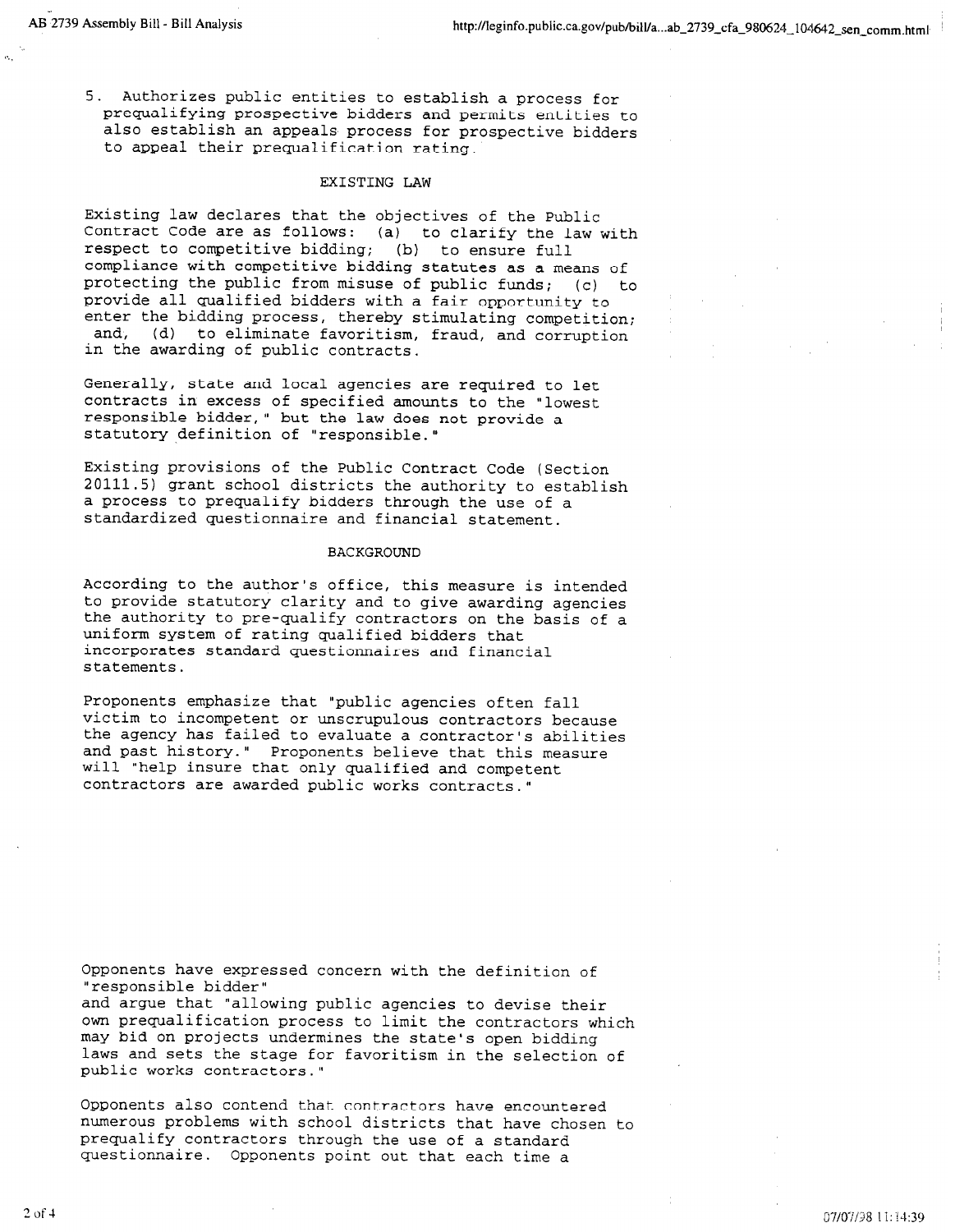contractor wants to bid on a school project, he or she must go through a prequalification process tailored specifically to that school district.

Based on their experience with school districts, opponents believe that "agencies will not be consistent in developing evaluation criteria unless that criteria is specific and limited in its application."

SUPPORT: As of June 25, 1998:

California Association Sheet Metal & Air Conditioning **Contractors** California Chapter of the National Electrical Contractors Association California Legislative Conference of the Plumbing, Heating/Piping Industry California State Association of Electrical Workers California State Council of Carpenters California State Pipe Trades Council Central Basin Municipal Water District Mechanical Contractors Association of Southern California State Building and Construction Trades Council 'Western States Council of Sheet Metal Workers

A.\*\*\*\*\*\*\*\*\*

OPPOSE: As of June 25, 1998:

Associated General Contractors of California Associated General Contractors of San Diego California Business Properties Association

FISCAL COMMITTEE: No.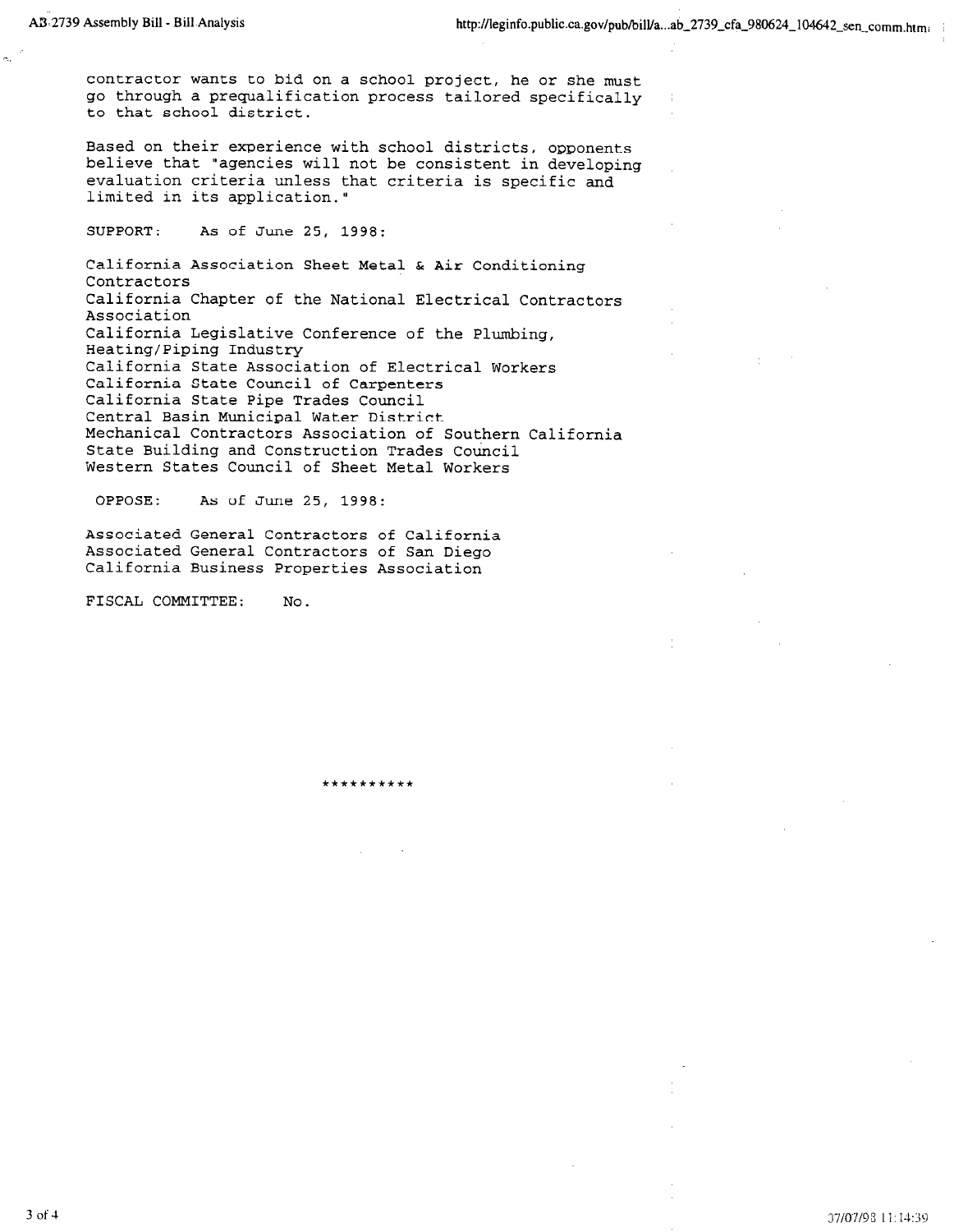Attachment 3 to 8-17 Legal Department July 7, 1998

> AB 2739 Page 1

Date of Hearing: May 5, 1998

ASSEMBLY COMMITTEE ON CONSUMER PROTECTION, GOVERNMENTAL EFFICIENCY, AND ECONOMIC DEVELOPMENT Susan Davis, Chair

AB 2739 (Mazzoni) - As Amended: April 29, 1998

SUBJECT : Authorizes public entities to adopt and apply a uniform' system of rating public contract bidders

 $SUSO(1)$  is defined the term "responsible bidder" for public bidder  $f(x)$ sommat . Defines the term responsible bruder for public contract purposes, and authorizes public entities to adopt and<br>apply a uniform system of rating bidders utilizing standard questionnaires and financial statements. Specifically, this bill :

1) Defines the term "responsible bidder" in the Public Contract  $\overline{P}$ Defines the term "responsible bidder" in the Public Cont Code as "a bidder who has demonstrated the attributes of trustworthiness, as well as quality, fitness, and capacity to perform satisfactorily the public works contract."

2) Authorizes a public entity to adopt and apply a uniform system

- 2) Authorizes a public entity to adopt and apply a uniform system of rating bidders on the basis of standard questionnaires and financial statements in regard to public works contracts for which a bidder is qualified to bid.
- 3) Finds and declares that the Legislature believes the establishment of a uniform system to evaluate the ability, competency, and integrity of bidders on public works projects is "in the public interest, will result in the construction of public works projects of the highest quality for the lowest costs, and is in furtherance of the objectives" of the Public Contract Code.

EXISTING LAW :

- 1) States that the objective of the Public Contract Code is to provide all qualified bidders with a fair opportunity to enter the bidding process, thereby stimulating competition, and to eliminate favoritism, fraud, and corruption in the awarding of public contracts, among other provisions.
- 2) Defines public entity, as specified.
- 3) Defines public works contract as "an agreement for the erection, construction, alteration, repair, or improvement of any public structure, building, road, or other public  $\mathcal{A}$  states generally that public contracts be awarded to the awarded to the awarded to the awarded to the awarded to the awarded to the awarded to the awarded to the awarded to the awarded to the awarded to the award

3) Defines public works contract as "an agreement for the

- 4) States generally that public contracts be awarded to the "lowest responsible bidder", but does not provide a statutory  $\mathbf{S}$  does not allow public entities to adopt and apply a uniform public entities to adopt and apply a uniform
- 5) Does not authorize public entities to adopt and apply a uniform system of rating bidders on the basis of standard

 $1$  of  $4$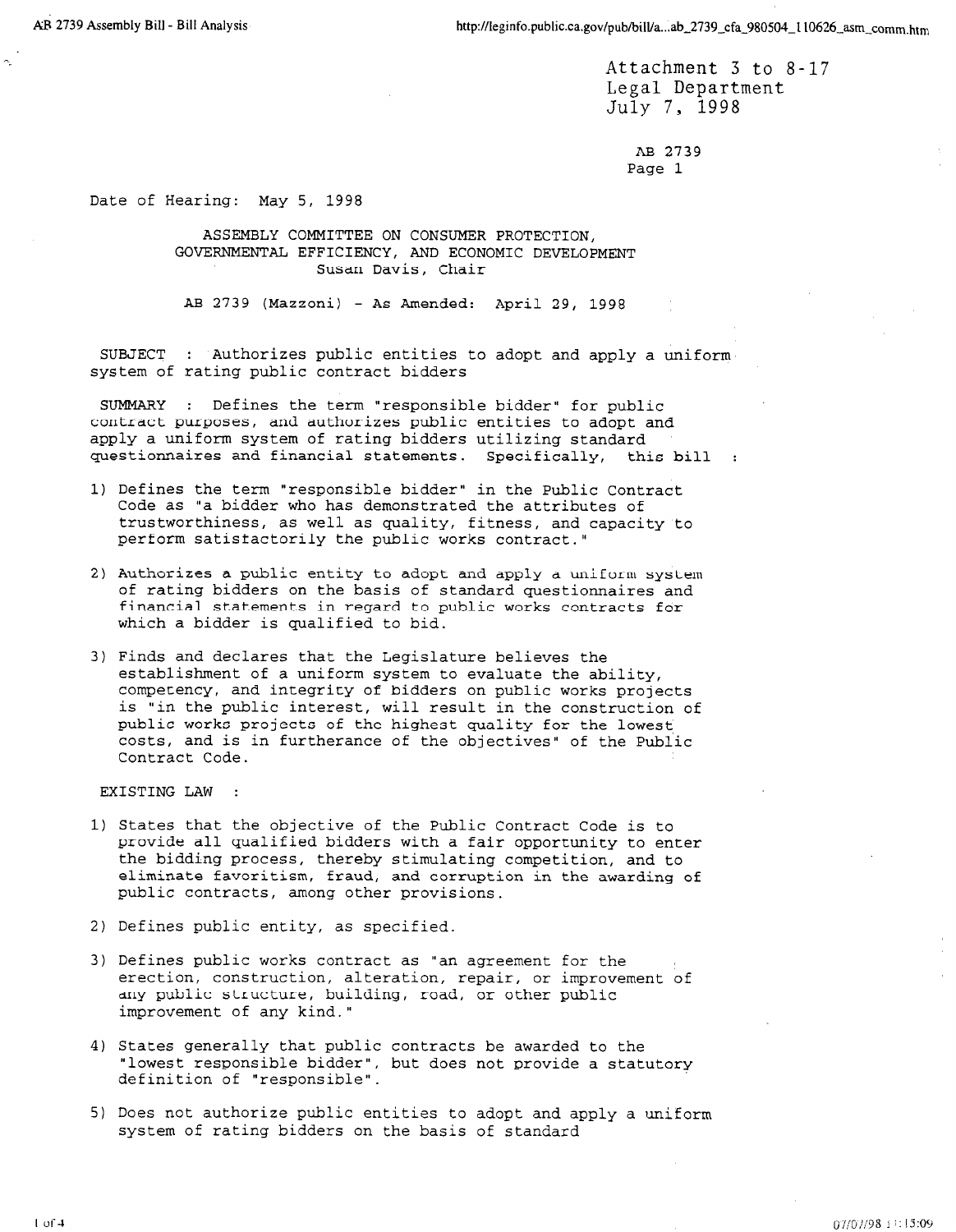AB 2739 Page 2

questionnaires and financial statements for contracts that a bidder is qualified to bid on.

FISCAL EFFECT : Unknown. This bill is keyed as nonfiscal and will not be sent to the Assembly Appropriations Committee.

COMMENTS :

1) Author's Intent

The author's office indicates that AB 2739 is intended to provide statutory clarity where there currently is none, and to authorize public entities on a voluntary basis to utilize a uniform system of rating qualified bidders.

Supporters assembly that the approach taken in the bill  $\mathcal{L}$  will lead  $\mathcal{L}$ bupporters assert that the approach taxen in the birit to public entities assuring that they will receive the "greatest value at the lowest possible cost for their construction dollar, " and that "only qualified and competent contractors are awarded public works contracts."

2) What is "Responsible" ?

While current law does not provide a specific definition for while current law does hot provide a specific definition for what a "responsible" bidder is, case law has generally fleshed out this definition over time, largely by exception. Generally, lowest responsible bidder has been defined as "the lowest bidder whose offer responds in quality, fitness, and capacity to the particular requirements of the proposed work" (background information provided to the committee referencing 2<br>Dillon, Municipal Corporations Section 811, 5th ed 1991).

A legal summary of this issue used in a January 1998 workshop for school district contracts states "A determination of whether a bidder is "responsible" is a question of fact within the exercise of reasonable discretion by the governing board ("Board"). However, prior to awarding a competitively bid contract to [a party] other than the lowest monetary bidder, the Board must notify the low monetary bidder of any evidence reflecting upon its responsibility received from others or adduced by independent investigation and afford that bidder an opportunity to rebut such adverse evidence and to present evidence to the Board that it is qualified to perform the contract. Due process does not require, however, that the Board conduct a quasi-judicial proceeding prior to rejecting the lowest monetary bidder as not responsible."

The author and supporters should explain to the committee their definition, how it may differ from current definitions emanating from case law, and what impact these differences may have on the public contracting process. For example the phrase "the attributes of trustworthiness" used in the bill may simply  $3$ ) Who Develops the Uniform System? Showledge the Uniform System? Showledge the Uniform  $S$ 

 $2$  ,  $2$  ,  $2$  ,  $2$  ,  $2$  ,  $2$  ,  $2$  ,  $2$  ,  $2$  ,  $2$  ,  $2$  ,  $2$  ,  $2$  ,  $2$  ,  $2$  ,  $2$  ,  $2$  ,  $2$  ,  $2$  ,  $2$  ,  $2$  ,  $2$  ,  $2$  ,  $2$  ,  $2$  ,  $2$  ,  $2$  ,  $2$  ,  $2$  ,  $2$  ,  $2$  ,  $2$  ,  $2$  ,  $2$  ,  $2$  ,  $2$  ,  $2$  ,

97/97/98 11:15:09

3) Who Develops the Uniform System? Should it be Uniform ?

 $2$  of  $4$